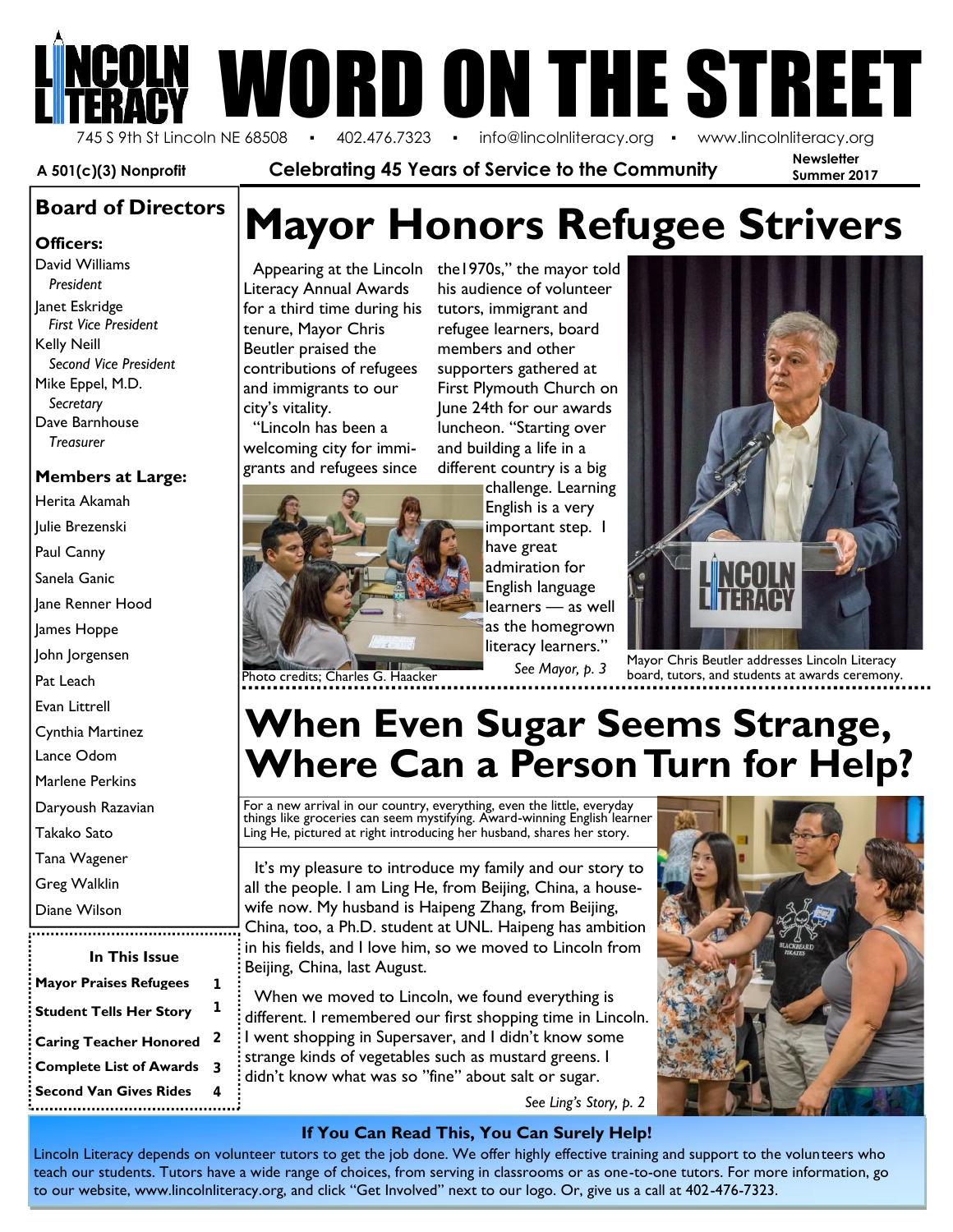

#### **Ling's Story**

Continued from Page 1

At that time, I can't find Chinese sauce. Except shopping, traffic, food, life style and so many things are different between Beijing and Lincoln.

Haipeng is always busy in doing his research and I had enough time to enjoy the "boring and lonely" hours at the beginning. Due to my poor English, I was scared to talk with my neighbors and rent office manager, I was scared to make new friends here, I can't go shopping by myself, I didn't know how to take a bus, and I didn't know how to see a doctor. At the beginning of the Lincoln life, I was upset and sad. I thought I had been foolish to come here.

After two months later, my husband's professor introduced Lincoln Literacy to us, and I was so lucky to become an English student here. It is a pretty wonderful place where I can learn English, know about the local culture, share and enjoy our international food, show our Chinese culture. The most important thing is that I made new friends here. With my tutor's help, my English is better than before. I can do a lot of things by myself, I found my new goals in Lincoln. Now I am confident, happy and optimistic. I enjoy our life in Lincoln and recommend my friends to visit to Lincoln, where is "nice place, nice people".

At the end of the story, I want to say "Thank you" to Lincoln Literacy, all tutors, staffs, and the people who care about us.

## **Shaping the Future**

Thanks to Helen Roeske and Martha Countryman, Lincoln Literacy is building a Fund for the Future. Their planned gifts have grown the fund to more than \$90,000. With federal Refugee Social Service dollars in jeopardy, the goal could not be more important: to secure annual



funding for the organization to carry Marcia White

out its work, free from the vagaries of grant funding. Now, Marcia White, an honoree in this year's Champion of Literacy Award, has joined the circle of those who plan to leave a legacy for literacy. Large or small, every planned gift helps get us closer to a secure future.

**You too can make a gift that lasts forever: Leave a Legacy for Literacy!**

You can designate a life insurance policy, set a portion or a percentage of your estate, or look into a charitable annuity to help LL into the future. Contact us for details.

## **Big-Hearted Schoolteacher Is Named Tutor of the Year**

Dan Holmberg is a full-time teacher. You might think that when it comes to volunteering he'd want to do anything but teach — but that's not Dan.

Years ago, he and his wife taught English in South Korea, and while there they struggled to learn Korean. That experience left him with a heart for immigrants who are trying to find their way in our community. "Making sure there's a real

personal welcome to their new situation — that's my motivation," he told us. If there were another way to do that as a volunteer, he might consider it. "Teaching just happens to be

Throughout the school year every Saturday mornseasoned teacher and the warmth and good sense of humor of a caring and curious guy. The student who nominated Dan said, "He is a great teacher. He has knowledge and experience."

While some teachers take summers off, Dan doubles down. He leads English classes twice a week during our summer session.

Dan enjoys working with the highly motivated learners in Lincoln Literacy classes.

"They have such appreciation of the chance to learn," he notes. "It's a real difference from what you sometimes encounter in the classroom. "

As for his award, Dan says it's especially meaningful knowing how many great tutors there are at Lincoln Literacy.

"What I do," he adds, "is not that different from what all the other tutors do."



Holmberg accepts his award from Cynthia Martinez.

**You can also support our present-day work by making a tax-deductible donation online at: lincolnliteracy.org**

the skill I have."

Holmberg spends ing teaching a group of adult refugees and immigrants in our classes at St. Paul United Methodist Church. He brings all the skills of a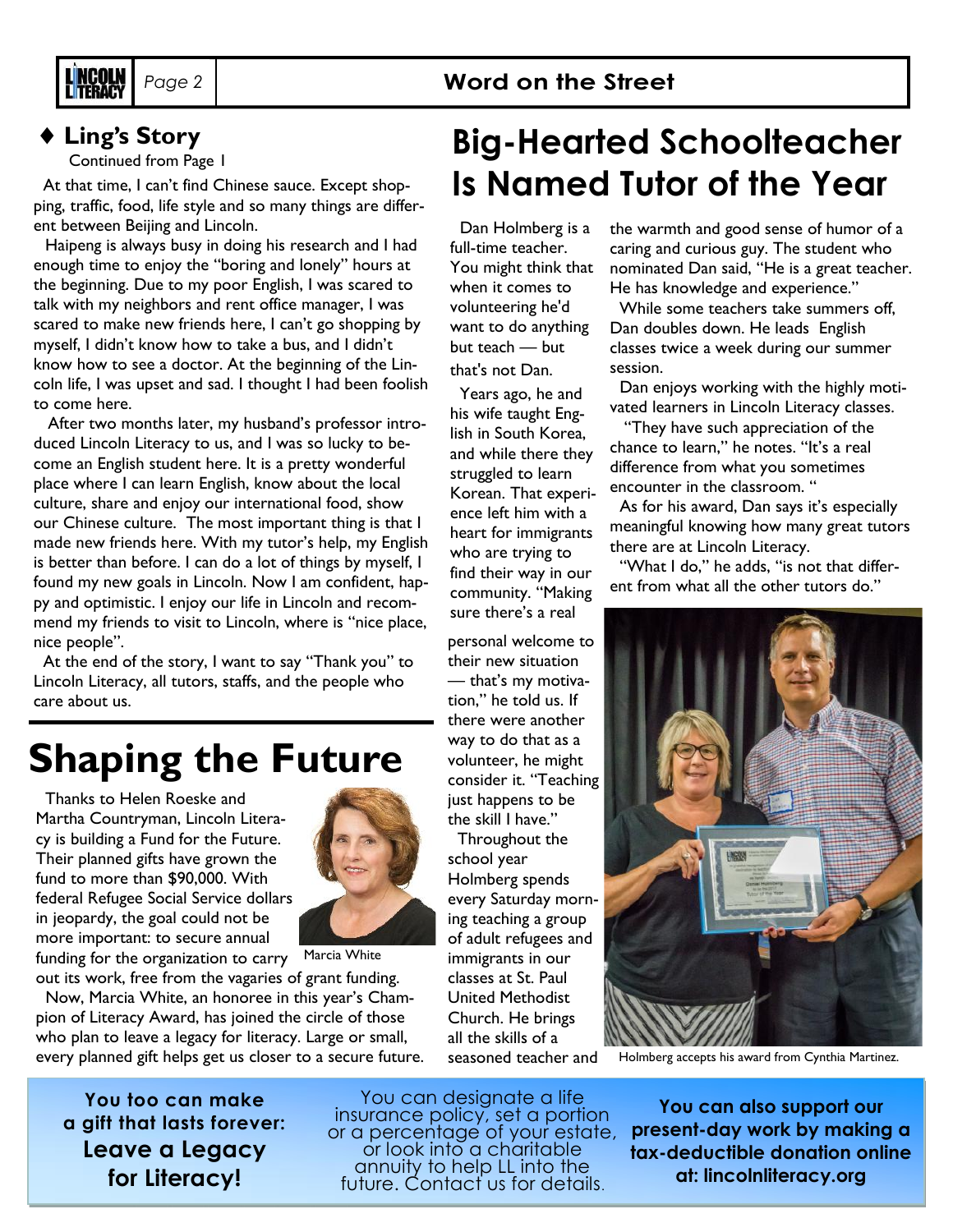#### **Lincoln Literacy's Newsletter** *Page 3*

#### **Mayor**

Continued from Page 1



Mayor Beutler spoke of their importance to the economic success of Lincoln, as well as their key role in the city's cultural

effervescence. The mayor acknowledged TMCO founder Roland Temme (at right) and his many refugee workers, including Poe Day (by Temme), honored as Learner of the Year.

"We are proud of our reputation as being a great place to be a New American," he said. "It is such an inspiration to see the out-



standing work taking place every day through Lincoln Literacy." Noting that Lincoln Literacy is one of the many agencies dedicated to helping New Americans feel at home in the Capital City, Beutler said, "Lincoln Literacy has emerged as the community leader in charitable language and literacy services for refugees and immigrants." During the ceremony, the mayor presented an award to refugee Sanaa Naser and an Honorable Mayor Beutler presents an Honorable Mention to Kali Ali, originally of Iraq. Mention to refugee Kali Ali for their strides in learning English.

## **Talented, Dedicated, & Caring: Winners, Every One**

| • Matthew Dwyer                                                                                                  | <b>Honorable Mention</b> |
|------------------------------------------------------------------------------------------------------------------|--------------------------|
| • Matt Schlange, Joan Prince, Enia Kiusals, ___________ Tutoring Team of the Year<br>Mike Eppel, and Dennis King |                          |
|                                                                                                                  |                          |
| • Ling ("Gloria") He                                                                                             | <b>Honorable Mention</b> |
|                                                                                                                  |                          |
| • Kali Ali                                                                                                       | <b>Honorable Mention</b> |
| • Cynthia Martinez & Party America _____________________Champion of Literacy<br>• Marcia White                   | <b>Honorable Mention</b> |
|                                                                                                                  |                          |
| • Ever Preciado, Culler Middle School _________________ Certificate of Appreciation                              |                          |